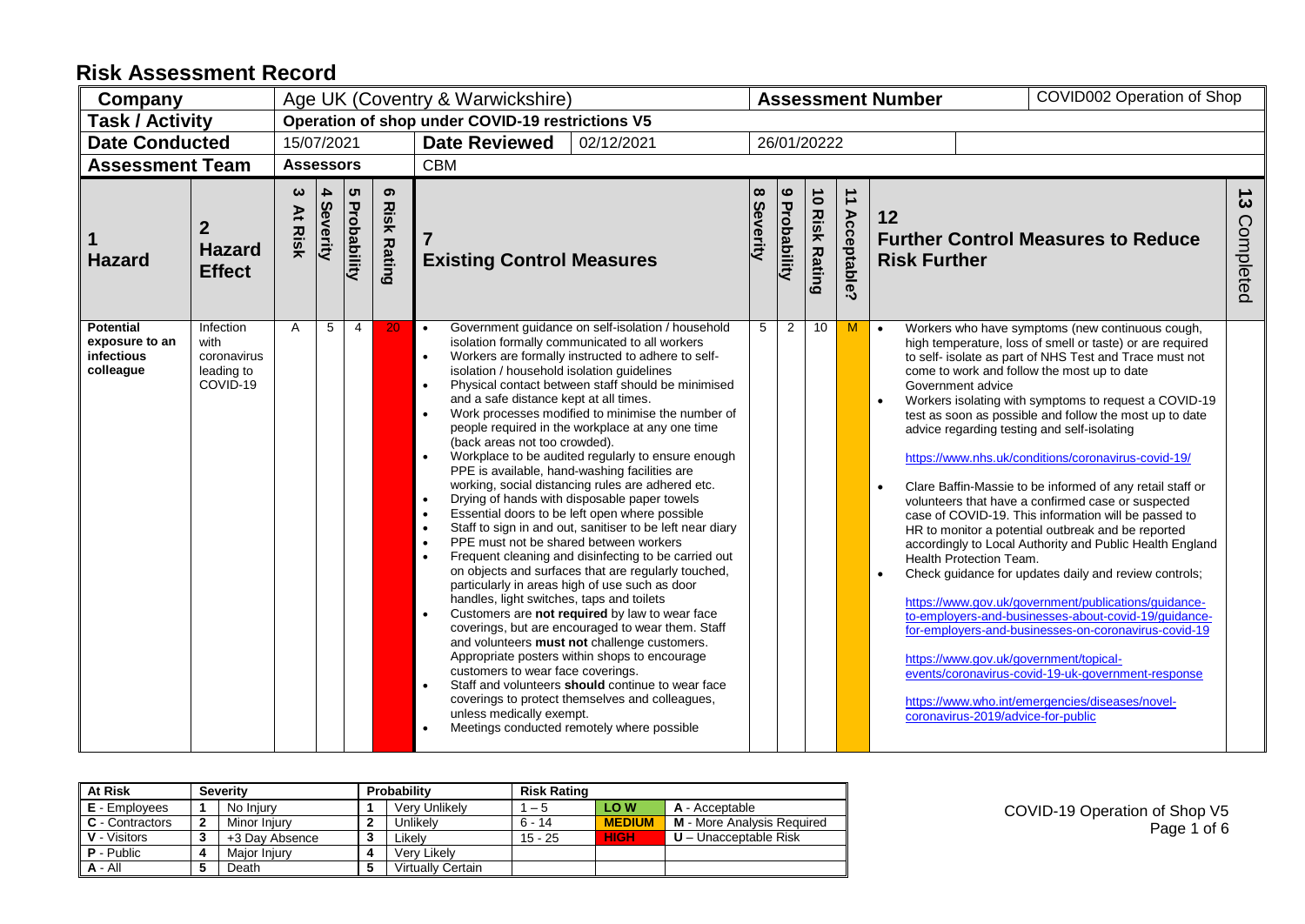| <b>Potential</b>  | Infection   | 5 |  | $\bullet$ | Customers who have symptoms or are required to      | 5 | 2 | 10 | Posters at front of shop encouraging customers to wear   |
|-------------------|-------------|---|--|-----------|-----------------------------------------------------|---|---|----|----------------------------------------------------------|
| exposure to an    | with        |   |  |           | self-isolate as part of NHS Test and Trace must not |   |   |    | a face covering when entering the shop.                  |
| <b>infectious</b> | coronavirus |   |  |           | enter the shop.                                     |   |   |    | Posters at front of shop advising customers that they    |
| visitor /         | leading to  |   |  | $\bullet$ | Physical contact between staff and shoppers should  |   |   |    | must not enter store if they have symptoms or are        |
| shopper           | COVID-19    |   |  |           | be minimised, staff should keep a safe distance     |   |   |    | required to self-isolate as part of NHS Test and Trace   |
|                   |             |   |  |           | when dealing with customers                         |   |   |    | Physically mark out the donation area with poster or     |
|                   |             |   |  | $\bullet$ | Staff are not expected to assist customers with     |   |   |    | tape                                                     |
|                   |             |   |  |           | heavy items or moving stock to cars etc             |   |   |    | Hand sanitising stations to be located at store entrance |
|                   |             |   |  | $\bullet$ | Donations do not need to be quarantined, but staff  |   |   |    | Check guidance for updates daily and review controls;    |
|                   |             |   |  |           | should utilise storage spaces to allow for smooth   |   |   |    | Meetings conducted by phone, video call or email,        |
|                   |             |   |  |           | sorting of stock                                    |   |   |    | wherever possible                                        |
|                   |             |   |  | $\bullet$ | Essential doors to be left open                     |   |   |    |                                                          |
|                   |             |   |  | $\bullet$ | Customers are not permitted to use staff toilets    |   |   |    |                                                          |
|                   |             |   |  | $\bullet$ | At Princes Drive Shop, Customers are to book on     |   |   |    |                                                          |
|                   |             |   |  |           | WCC online system to donate goods 'on wall'. WCC    |   |   |    |                                                          |
|                   |             |   |  |           | staff then will bring stock down to shop. Customers |   |   |    |                                                          |
|                   |             |   |  |           | can park within shop car park.                      |   |   |    |                                                          |
|                   |             |   |  |           | At Lower House Farm Shop, customers can             |   |   |    |                                                          |
|                   |             |   |  |           | access shop to donate and shop as normal. No        |   |   |    |                                                          |
|                   |             |   |  |           | booking is required.                                |   |   |    |                                                          |
|                   |             |   |  |           | At Hunters Lane Shop, no cars are allowed on site   |   |   |    |                                                          |
|                   |             |   |  |           | for shop donations or customers. Customers must     |   |   |    |                                                          |
|                   |             |   |  |           | park on main road and walk to shop.                 |   |   |    |                                                          |
|                   |             |   |  | $\bullet$ | At Cherry Orchard Shop, no cars are allowed on      |   |   |    |                                                          |
|                   |             |   |  |           | site for shop donations or customers. Customers     |   |   |    |                                                          |
|                   |             |   |  |           | must park on road outside and walk to shop.         |   |   |    |                                                          |
|                   |             |   |  | $\bullet$ | At Burton Farm & Wellesbourne Shops.                |   |   |    |                                                          |
|                   |             |   |  |           | customers can access shop to donate and shop as     |   |   |    |                                                          |
|                   |             |   |  |           | normal. No booking is required. No walk in          |   |   |    |                                                          |
|                   |             |   |  |           | customers.                                          |   |   |    |                                                          |
|                   |             |   |  |           | At Shipston Shop customers do not need to book to   |   |   |    |                                                          |
|                   |             |   |  |           | donate or shop.                                     |   |   |    |                                                          |
|                   |             |   |  |           |                                                     |   |   |    |                                                          |

| <b>At Risk</b>                |   | <b>Severity</b> |   | Probability       | <b>Risk Rating</b> |               |                                   |  |  |  |  |
|-------------------------------|---|-----------------|---|-------------------|--------------------|---------------|-----------------------------------|--|--|--|--|
| <b>E</b> - Employees          |   | No Injury       |   | Verv Unlikelv     | $1 - 5$            | LO W          | A - Acceptable                    |  |  |  |  |
| <b>C</b> - Contractors        | 2 | Minor Injury    | 2 | Unlikely          | $6 - 14$           | <b>MEDIUM</b> | <b>M</b> - More Analysis Required |  |  |  |  |
| <b>V</b> - Visitors           | J | +3 Day Absence  | 3 | Likelv            | $15 - 25$          | <b>HIGH</b>   | $U -$ Unacceptable Risk           |  |  |  |  |
| $\mathsf I$ <b>P</b> - Public |   | Major Injury    | 4 | Verv Likelv       |                    |               |                                   |  |  |  |  |
| $A - All$                     |   | Death           | 5 | Virtually Certain |                    |               |                                   |  |  |  |  |

COVID-19 Operation of Shop V5 Page 2 of 6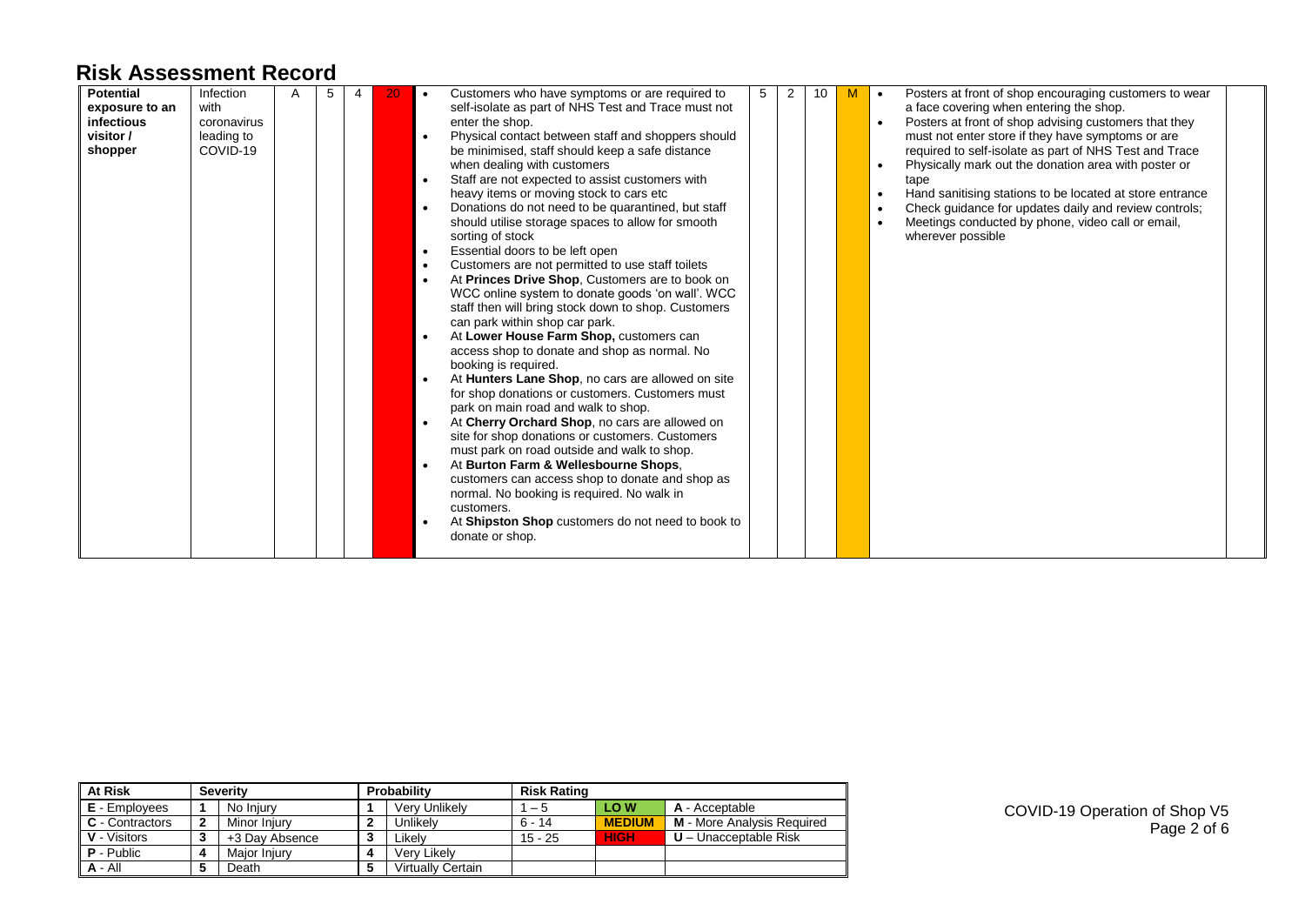| <b>Potential</b>  | Infection   | 5 | 3 | 15 | $\bullet$ | Reasonable natural ventilation levels within          | 5 | $\overline{2}$ | 10 | M | Check quidance for updates daily and review controls;<br>$\bullet$         |
|-------------------|-------------|---|---|----|-----------|-------------------------------------------------------|---|----------------|----|---|----------------------------------------------------------------------------|
| transfer of virus | with        |   |   |    |           | workplace; doors and windows open when occupied       |   |                |    |   |                                                                            |
| through           | coronavirus |   |   |    | $\bullet$ | It is not mandatory for customers to wear face        |   |                |    |   | https://www.gov.uk/guidance/working-safely-during-                         |
| droplets in the   | leading to  |   |   |    |           | coverings whilst in our shops, but it is encouraged.  |   |                |    |   | covid-19/shops-branches-and-close-contact-services                         |
| air               | COVID-19    |   |   |    |           | Staff are not to challenge customers who do not       |   |                |    |   |                                                                            |
|                   |             |   |   |    |           | wear face coverings instead, posters will convey the  |   |                |    |   | Hold physical meetings outside or in well ventilated                       |
|                   |             |   |   |    |           | encouragement of wearing one whilst in shop.          |   |                |    |   | rooms                                                                      |
|                   |             |   |   |    | $\bullet$ | Physical meetings observe safe distancing, only       |   |                |    |   | Sneeze screens in place at till area to protect staff on till<br>$\bullet$ |
|                   |             |   |   |    |           | absolutely necessary participants (virtual attendees  |   |                |    |   | Encourage staff and volunteers to maintain a safe                          |
|                   |             |   |   |    |           | to reduce physical presence) no shared pens or        |   |                |    |   | distance whilst wearing face covering                                      |
|                   |             |   |   |    |           | resources                                             |   |                |    |   | Manage occupancy levels to ensure safe levels within<br>$\bullet$          |
|                   |             |   |   |    | $\bullet$ | Staff instructed to maintain a safe distance when in  |   |                |    |   | shop and back areas                                                        |
|                   |             |   |   |    |           | the workplace                                         |   |                |    |   | Formally review records of cleaning and improve<br>$\bullet$               |
|                   |             |   |   |    | $\bullet$ | Toilet facilities limited to one person at a time     |   |                |    |   | provision, if required                                                     |
|                   |             |   |   |    | $\bullet$ | High traffic areas regulated by barriers and signage  |   |                |    |   | Change door entry systems, where possible, to reduce<br>$\bullet$          |
|                   |             |   |   |    | $\bullet$ | Customer numbers within the shop no longer            |   |                |    |   | physical contact (doors left open, nominated door                          |
|                   |             |   |   |    |           | formally restricted, managers to use own judgement    |   |                |    |   | operator)                                                                  |
|                   |             |   |   |    |           | to ensure safe flow of customers                      |   |                |    |   |                                                                            |
|                   |             |   |   |    |           | Hard surfaces (toilet flush levers, door handles,     |   |                |    |   |                                                                            |
|                   |             |   |   |    |           | fridge door handles, kettles, worktops and floors)    |   |                |    |   |                                                                            |
|                   |             |   |   |    |           | cleaned regularly with disinfectant product           |   |                |    |   |                                                                            |
|                   |             |   |   |    | $\bullet$ | Workers are formally encouraged to wash their         |   |                |    |   |                                                                            |
|                   |             |   |   |    |           | hands for 20 seconds with hot water and soap often    |   |                |    |   |                                                                            |
|                   |             |   |   |    |           | and on entry to work, before eating food, after using |   |                |    |   |                                                                            |
|                   |             |   |   |    |           | the toilet, before smoking or vaping, when leaving    |   |                |    |   |                                                                            |
|                   |             |   |   |    |           | work and when returning to their homes                |   |                |    |   |                                                                            |
|                   |             |   |   |    | $\bullet$ | Provision of sufficient handwashing facilities - hot  |   |                |    |   |                                                                            |
|                   |             |   |   |    |           | running water, soap and disposable towels is          |   |                |    |   |                                                                            |
|                   |             |   |   |    |           | maintained                                            |   |                |    |   |                                                                            |
|                   |             |   |   |    | $\bullet$ | Regular formal inspection of handwashing facilities   |   |                |    |   |                                                                            |
|                   |             |   |   |    |           | and corrective actions, when necessary                |   |                |    |   |                                                                            |
|                   |             |   |   |    | $\bullet$ | NHS / Government Handwashing technique posters        |   |                |    |   |                                                                            |
|                   |             |   |   |    |           | displayed in all welfare facilities.                  |   |                |    |   |                                                                            |
|                   |             |   |   |    | $\bullet$ | Only conduct financial transactions at the till point |   |                |    |   |                                                                            |
|                   |             |   |   |    |           | where sneeze guards are in place                      |   |                |    |   |                                                                            |
|                   |             |   |   |    | $\bullet$ | Nitrile/Vinyl gloves provided for all staff           |   |                |    |   |                                                                            |
|                   |             |   |   |    | $\bullet$ | Staff encouraged to clean any shared items such as    |   |                |    |   |                                                                            |
|                   |             |   |   |    |           | phones, keyboards mouse or desk areas with hand       |   |                |    |   |                                                                            |
|                   |             |   |   |    |           | wipes once used                                       |   |                |    |   |                                                                            |
|                   |             |   |   |    |           | Contactless purchases to be encouraged                |   |                |    |   |                                                                            |
|                   |             |   |   |    |           |                                                       |   |                |    |   |                                                                            |

| <b>At Risk</b>    |              | <b>Severity</b> |     | Probability              | <b>Risk Rating</b> |                 |                                   |  |  |  |  |
|-------------------|--------------|-----------------|-----|--------------------------|--------------------|-----------------|-----------------------------------|--|--|--|--|
| E - Employees     |              | No Iniury       |     | Verv Unlikelv            | $-5$               | LOW <sub></sub> | A - Acceptable                    |  |  |  |  |
| C - Contractors   | $\mathbf{2}$ | Minor Injury    |     | Unlikely                 | $6 - 14$           | <b>MEDIUM</b>   | <b>M</b> - More Analysis Required |  |  |  |  |
| V - Visitors      | ົ<br>J       | +3 Dav Absence  | - 3 | Likelv                   | $15 - 25$          | <b>HIGH</b>     | $U$ – Unacceptable Risk           |  |  |  |  |
| <b>P</b> - Public |              | Maior Iniury    |     | Verv Likelv              |                    |                 |                                   |  |  |  |  |
| $A - All$         | 5            | Death           |     | <b>Virtually Certain</b> |                    |                 |                                   |  |  |  |  |

COVID-19 Operation of Shop V5 Page 3 of 6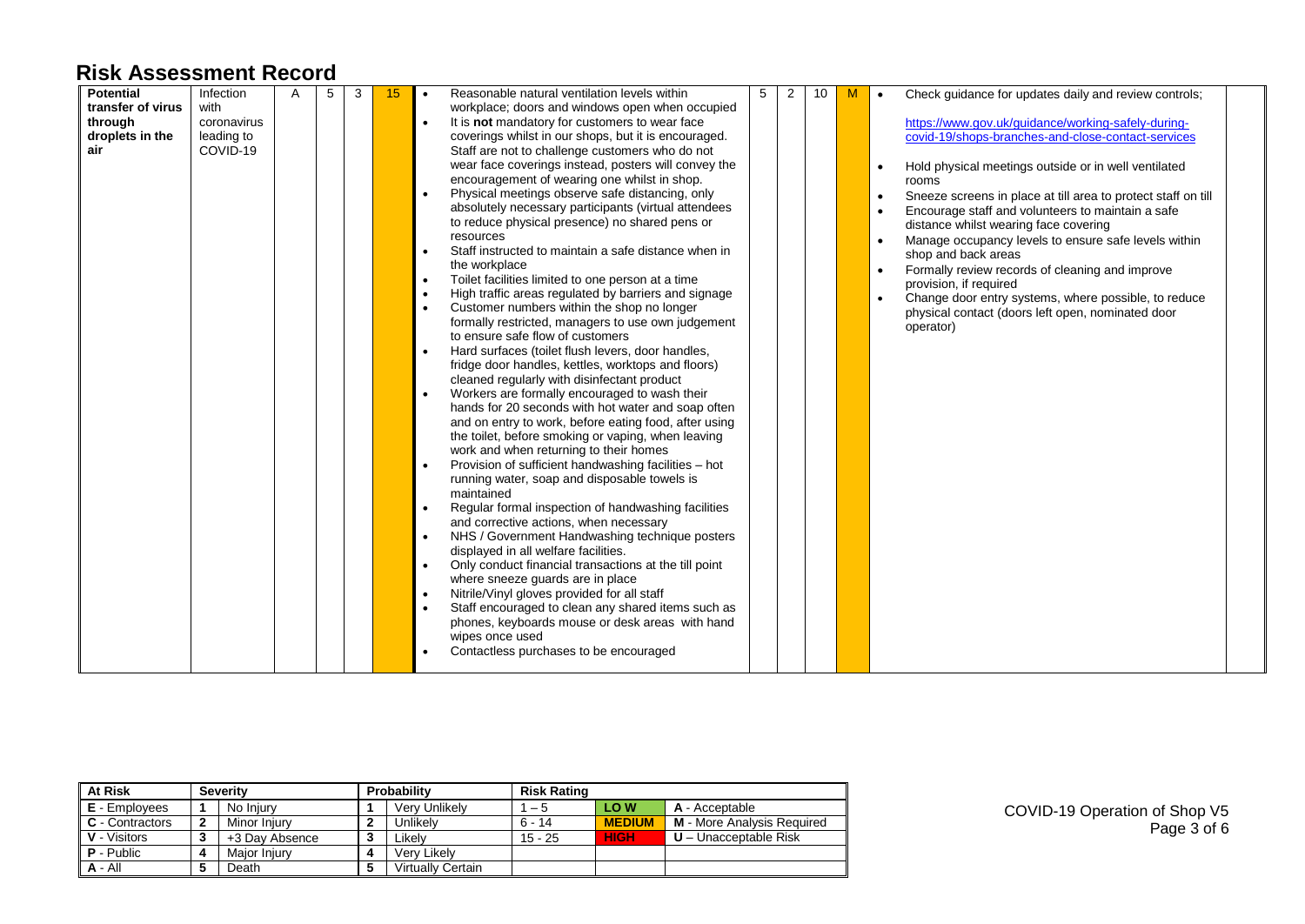| <b>Potential</b>  | Infection   | 5 | 3 | 15 |           | Once building have been entered and the alarm has    | 5 | 2 | 10 |  |  |
|-------------------|-------------|---|---|----|-----------|------------------------------------------------------|---|---|----|--|--|
| transfer of virus | with        |   |   |    |           | been deactivated staff must wash their hands as per  |   |   |    |  |  |
| through           | coronavirus |   |   |    |           | NHS guidelines                                       |   |   |    |  |  |
| droplets on       | leading to  |   |   |    |           | If more than one person activates and deactivates    |   |   |    |  |  |
| hard surfaces     | COVID-19    |   |   |    |           | the alarm panel it must be wiped afterwards with the |   |   |    |  |  |
|                   |             |   |   |    |           | wipes provided                                       |   |   |    |  |  |
|                   |             |   |   |    |           | Workers are encouraged not to share pens, pads,      |   |   |    |  |  |
|                   |             |   |   |    |           | tools, etc.                                          |   |   |    |  |  |
|                   |             |   |   |    |           | Disinfectant wipes and anti-bacterial spray made     |   |   |    |  |  |
|                   |             |   |   |    |           | available to all workers                             |   |   |    |  |  |
|                   |             |   |   |    |           | Workers wipe hard surfaces at workstation            |   |   |    |  |  |
|                   |             |   |   |    |           | (keyboards, phones, desks) with anti-bacterial spray |   |   |    |  |  |
|                   |             |   |   |    |           | or disinfectant wipes at end of shift                |   |   |    |  |  |
|                   |             |   |   |    |           | Hard surfaces wiped with anti-bacterial spray or     |   |   |    |  |  |
|                   |             |   |   |    |           | disinfectant wipes at end of any meeting             |   |   |    |  |  |
|                   |             |   |   |    |           | Hand sanitisers provided at entry / exit points,     |   |   |    |  |  |
|                   |             |   |   |    |           | customers encouraged by signage to use when          |   |   |    |  |  |
|                   |             |   |   |    |           | entering shop, staff not to challenge non usage      |   |   |    |  |  |
|                   |             |   |   |    |           | Workers handling cash encouraged to use nitrile      |   |   |    |  |  |
|                   |             |   |   |    |           | gloves                                               |   |   |    |  |  |
|                   |             |   |   |    |           | Workers encouraged to bring own drinks bottles,      |   |   |    |  |  |
|                   |             |   |   |    |           | lunch containers & food to workplace                 |   |   |    |  |  |
|                   |             |   |   |    | $\bullet$ | Essential doors to be left open                      |   |   |    |  |  |
|                   |             |   |   |    |           | Contactless transactions in place (electronic or     |   |   |    |  |  |
|                   |             |   |   |    |           | container transfer) where possible                   |   |   |    |  |  |
|                   |             |   |   |    |           | Customer changing rooms closed                       |   |   |    |  |  |
|                   |             |   |   |    |           |                                                      |   |   |    |  |  |

| <b>At Risk</b>         |             | <b>Severity</b> |   | Probability              | <b>Risk Rating</b> |                 |                            |  |  |  |  |
|------------------------|-------------|-----------------|---|--------------------------|--------------------|-----------------|----------------------------|--|--|--|--|
| E - Employees          |             | No Injury       |   | Verv Unlikelv            | $1 - 5$            | LOW <sub></sub> | A - Acceptable             |  |  |  |  |
| <b>C</b> - Contractors | $\mathbf 2$ | Minor Iniurv    | 2 | Unlikely                 | $6 - 14$           | <b>MEDIUM</b>   | M - More Analysis Required |  |  |  |  |
| <b>V</b> - Visitors    | J.          | +3 Day Absence  | 3 | Likelv                   | $15 - 25$          | <b>HIGH</b>     | $U -$ Unacceptable Risk    |  |  |  |  |
| <b>P</b> - Public      |             | Major Injury    | 4 | Verv Likelv              |                    |                 |                            |  |  |  |  |
| $A - AI$               |             | Death           | 5 | <b>Virtually Certain</b> |                    |                 |                            |  |  |  |  |

COVID-19 Operation of Shop V5 Page 4 of 6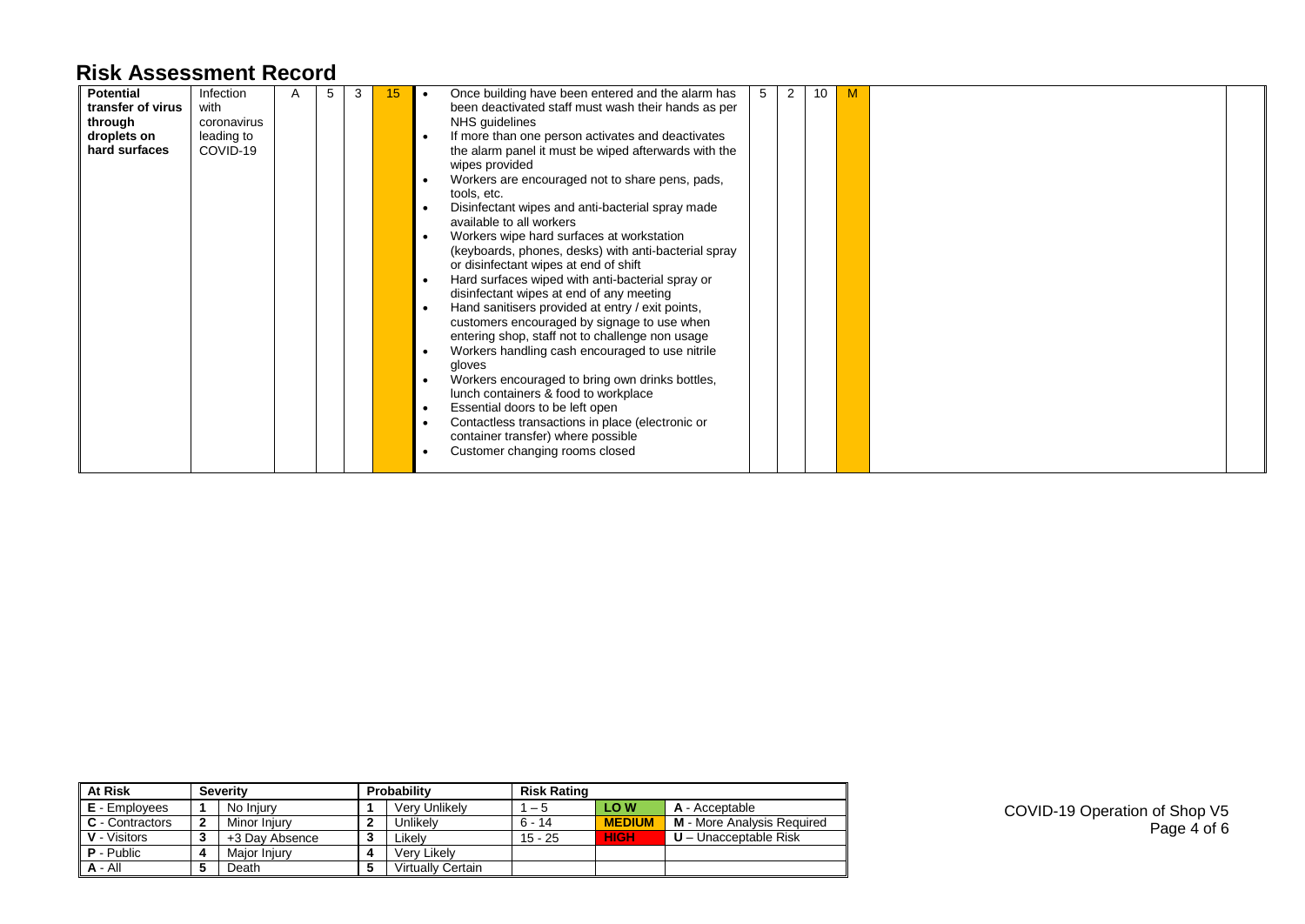| <b>Effects of</b><br>isolation from<br>colleagues on<br>well-being | Mental<br>health<br>issues | 3 | 3       | Regular contact with remote workers, through phone<br>calls, email, video meetings<br>Workplace colleagues provided with regular<br>$\bullet$<br>information and clear communication of changes to<br>rules and practices<br>Open discussion and consultation with the workforce<br>about any changes made | 3 | 2      | 6 |  | Maintain regular contact with workers and support, as<br>required<br>Communicate health and well-being support services;<br>https://www.gov.uk/government/publications/covid-19-<br>guidance-for-the-public-on-mental-health-and-<br>wellbeing/guidance-for-the-public-on-the-mental-health-<br>and-wellbeing-aspects-of-coronavirus-covid-19 |
|--------------------------------------------------------------------|----------------------------|---|---------|------------------------------------------------------------------------------------------------------------------------------------------------------------------------------------------------------------------------------------------------------------------------------------------------------------|---|--------|---|--|-----------------------------------------------------------------------------------------------------------------------------------------------------------------------------------------------------------------------------------------------------------------------------------------------------------------------------------------------|
| <b>Authorised by</b><br>The Responsible Manager                    |                            |   | Signed: |                                                                                                                                                                                                                                                                                                            |   | Dated: |   |  |                                                                                                                                                                                                                                                                                                                                               |

| <b>At Risk</b>       |   | <b>Severity</b> |   | Probability              | <b>Risk Rating</b> |               |                            |  |  |  |  |  |
|----------------------|---|-----------------|---|--------------------------|--------------------|---------------|----------------------------|--|--|--|--|--|
| <b>E</b> - Employees |   | No Injury       |   | Very Unlikely            | 1 – 5              | LO W          | A - Acceptable             |  |  |  |  |  |
| C - Contractors      | 2 | Minor Iniurv    |   | Unlikely                 | $6 - 14$           | <b>MEDIUM</b> | M - More Analysis Required |  |  |  |  |  |
| V - Visitors         | 3 | +3 Day Absence  |   | Likelv                   | $15 - 25$          | <b>HIGH</b>   | $U -$ Unacceptable Risk    |  |  |  |  |  |
| $P - Public$         | Δ | Maior Iniurv    | 4 | Verv Likelv              |                    |               |                            |  |  |  |  |  |
| $A - All$            | 5 | Death           |   | <b>Virtually Certain</b> |                    |               |                            |  |  |  |  |  |

COVID-19 Operation of Shop V5 Page 5 of 6